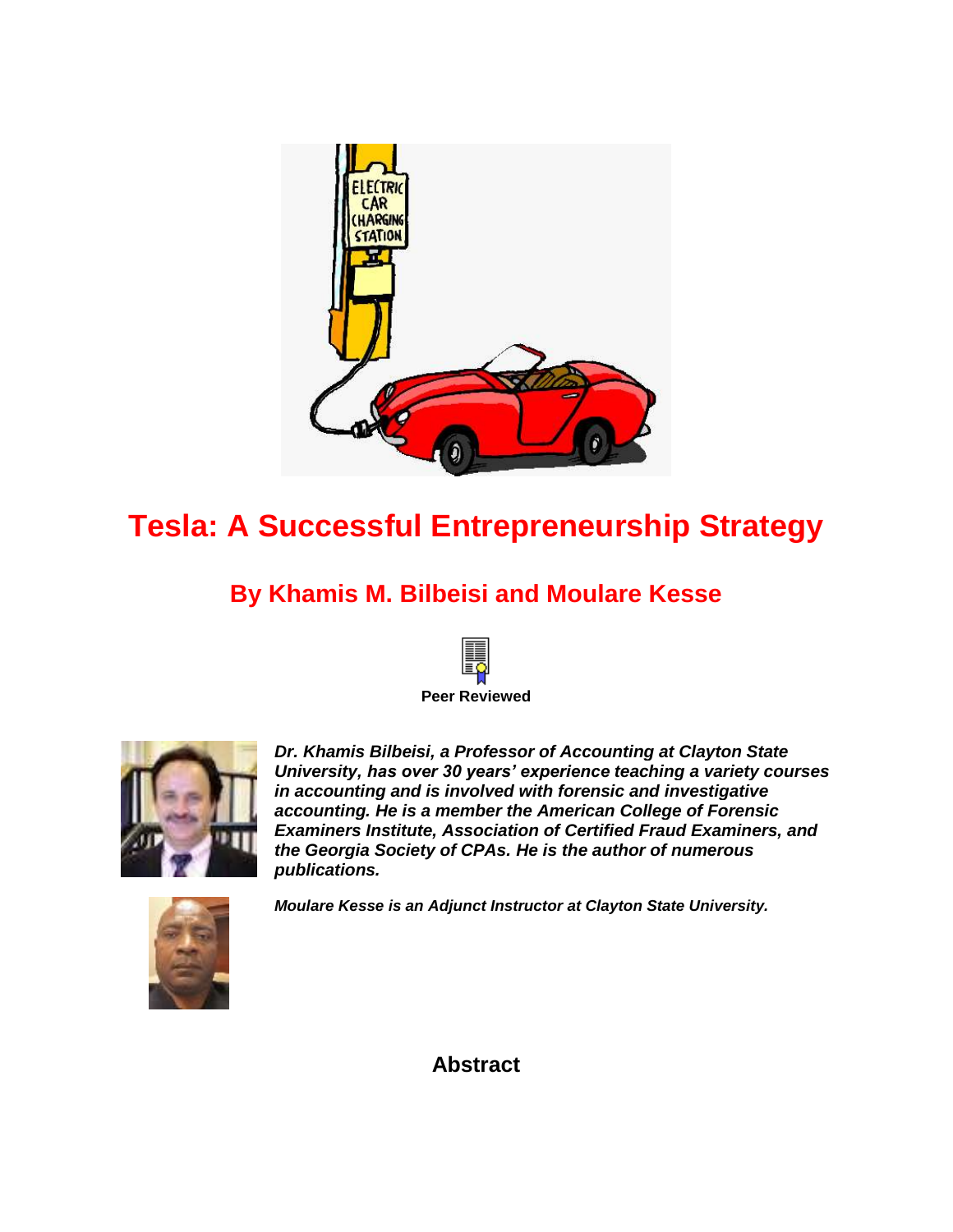This article is about Tesla, Inc., which was founded in 2003 by a group of engineers in Silicon Valley whose objective was to create zero-emission electric cars better than gasoline automobiles and to accelerate the advent of sustainable transport by providing compelling, mass-market electric cars as soon as possible. Tesla is not just an automaker. It is also a technology company with a focus on energy innovation. Its CEO is American's most well-known entrepreneur, Elton Musk.

#### **Introduction**

The latest view of climate change and its devastating effect on the environment has scientists, politicians, and the business community worried about the contribution of human activities to the production of greenhouse gases such as the carbon dioxide emitted by cars (*Transportation's Role in Climate Change*, 2016). The Intergovernmental Panel on Climate Change (IPCC), which includes more than 1,300 scientists from the United States and other countries, has forecasted a temperature rise of 2.5 to 10 degrees Fahrenheit over the next century (*The consequences of climate change*, 2016). Furthermore, the spectacular increase in the production of industrial output in China, just like other industrial production centers such as Germany and the USA, has accelerated the depletion of global oil reserves (*The structure of China's oil industry*, 2016). The explosion of industrial output is driven by the attempt to satisfy the voracious consumption and the increasing demand for consumer goods around the world.

Rapid oil depletion has increased the call for renewable and diversified sources of energy given the unsustainability of oil-dependent economic development. Hence, in 2014, a resolution by the UN General Assembly declared 2014-2024 the [United Nations](http://www.se4all.org/decade)  [Decade of Sustainable Energy for All](http://www.se4all.org/decade) (*Sustainable development*, 2016). Elton Musk, CEO of Tesla, Inc. (formerly Tesla Motors) believes that in the future solar and wind farms can provide electric power when the sun is not shining and when the wind is not blowing by storing electricity generated when the sun is shining or the wind is blowing in new types of batteries. He is encouraged by market readiness and public policies' willingness to explore alternative sources of energy.

Musk and his team claim that the owner of a small sedan being driven 15,000 miles annually will spend an average of \$6,957 on gasoline (*Driving cost per mile*, 2014). In contrast, the owner of an electric car running the same annual mileage will spend \$540 (Moloughney, 2016). In addition, an electric car's maintenance cost is 35% less than for a gasoline-powered car (Ingram, 2016). It is based on this analysis that electric-powered vehicles became commercially viable.

Directly competing with Tesla is the Chevrolet Bolt. Other potential competing EVs are in development. Currently Tesla has the high-end market to itself. One advantage of EVs over vehicles with gasoline engines is the lack of a drive shaft that makes for a more roomy interior.

South African native Musk, who studied economics and physics in college, is cofounder, CEO, and product architect of Tesla; the founder, CEO and CTO of SpaceX; cofounder and chairman of OpenAl; co-founder of Zip2; and founder of X.com which, after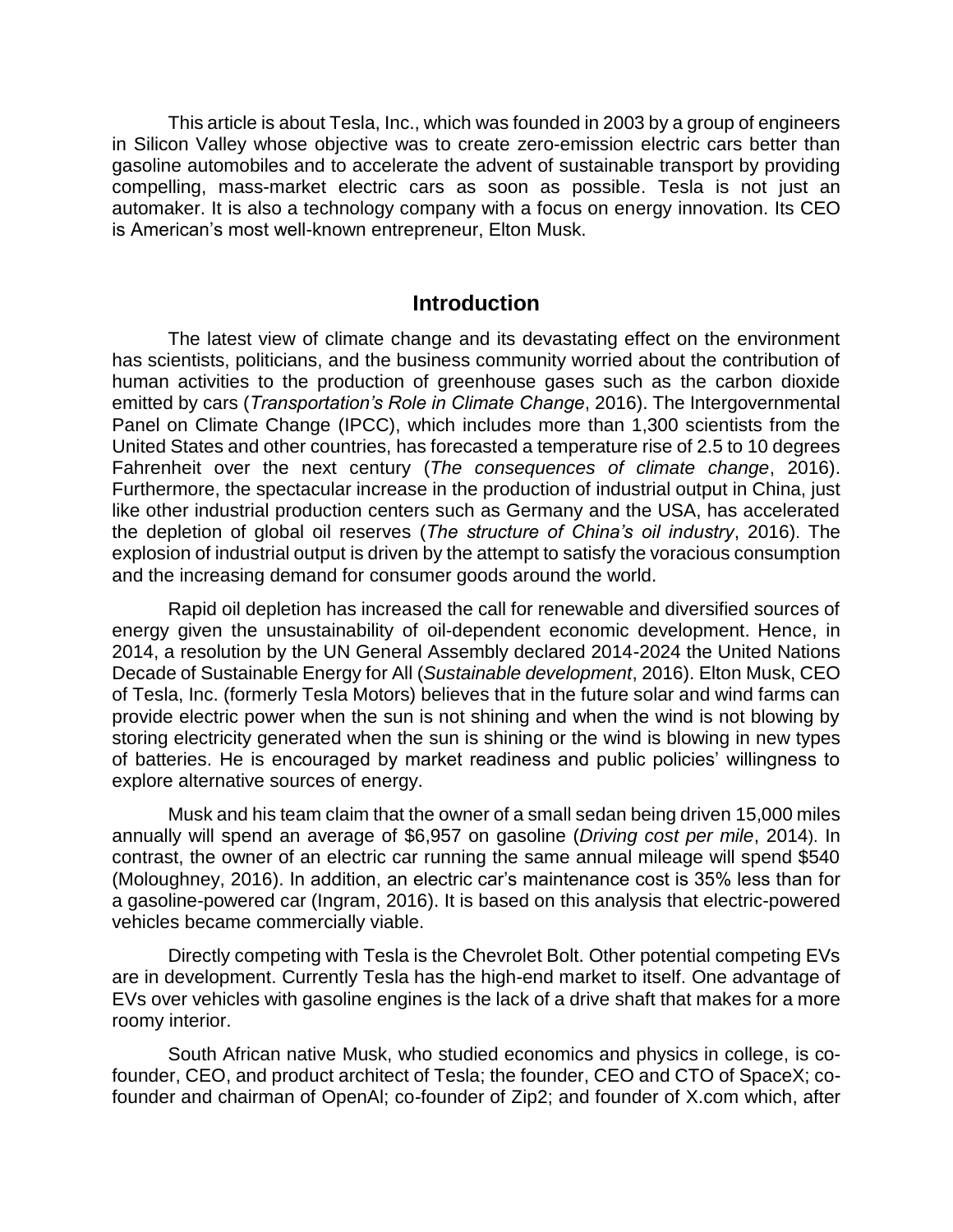merging with Confinity, took the name PayPal. (See interview with Musk at <https://www.youtube.com/watch?v=IgKWPdJWuBQ> in which he discusses the need for and advantages of electric vehicles.)

## **Supply Chain Management Strategy**

Tesla's business model is different from that of most automobile manufacturing companies because it owns the entire supply chain from manufacturing to distribution. This strategy is driven by the ultimate goal of lowering manufacturing costs and costs of goods sold, thereby assuring the business' sustainability. Under the leadership of Musk, the company unveiled its Model S following its very first model, the Roadster. Tesla is now in the process of producing its latest models, Model X and Model 3, which, unlike its previous models, target the mass market for electric vehicles. It is worth noting that Tesla's supply chain management strategy focuses on a long-term growth strategy involving production, inventory management, and distribution.

## **Growth Strategy**

Tesla's growth strategy is mostly driven by the anticipated high demand for Model 3. Hence, research and development costs rose to \$81.5 million from \$54.9 million a year ago (Ramsey, 2016). Following the R&D budget increase of 48% from the first quarter of 2013 to the first quarter of 2014, the company planned to grow R&D expenses for the second quarter by 30% from the first quarter (Ramsey, 2016). The focus on research and development in the company's growth strategy involved the modification of the existing assembly line to handle the production of two different models: Model S and Model X (Crawford, 2016). In addition, its plant modification involved the development of advanced computer programs for assembly robots (Crawford, 2016). The company's growth strategy was to increase production of the model S and to unveil its Model X in 2015 and Model 3 in 2017. This was in line with its production strategy and initiatives. (See a documentary about Tesla at<https://www.youtube.com/watch?v=ncw4ISEU5ik> .)

## **Production**

Musk has promised to dramatically increase car production, expand Tesla's charging infrastructure to accommodate increasing the number of tesla cars on the road, and conquer self-driving vehicles by 2020 [\(Thompson,](http://www.businessinsider.com/author/cadie-thompson) 2016). In addition to making electric cars, Musk also wants the company to produce the energy that power his cars. (See how Tesla manufactures cars at [https://www.youtube.com/watch?v=8\\_lfxPI5ObM](https://www.youtube.com/watch?v=8_lfxPI5ObM) .)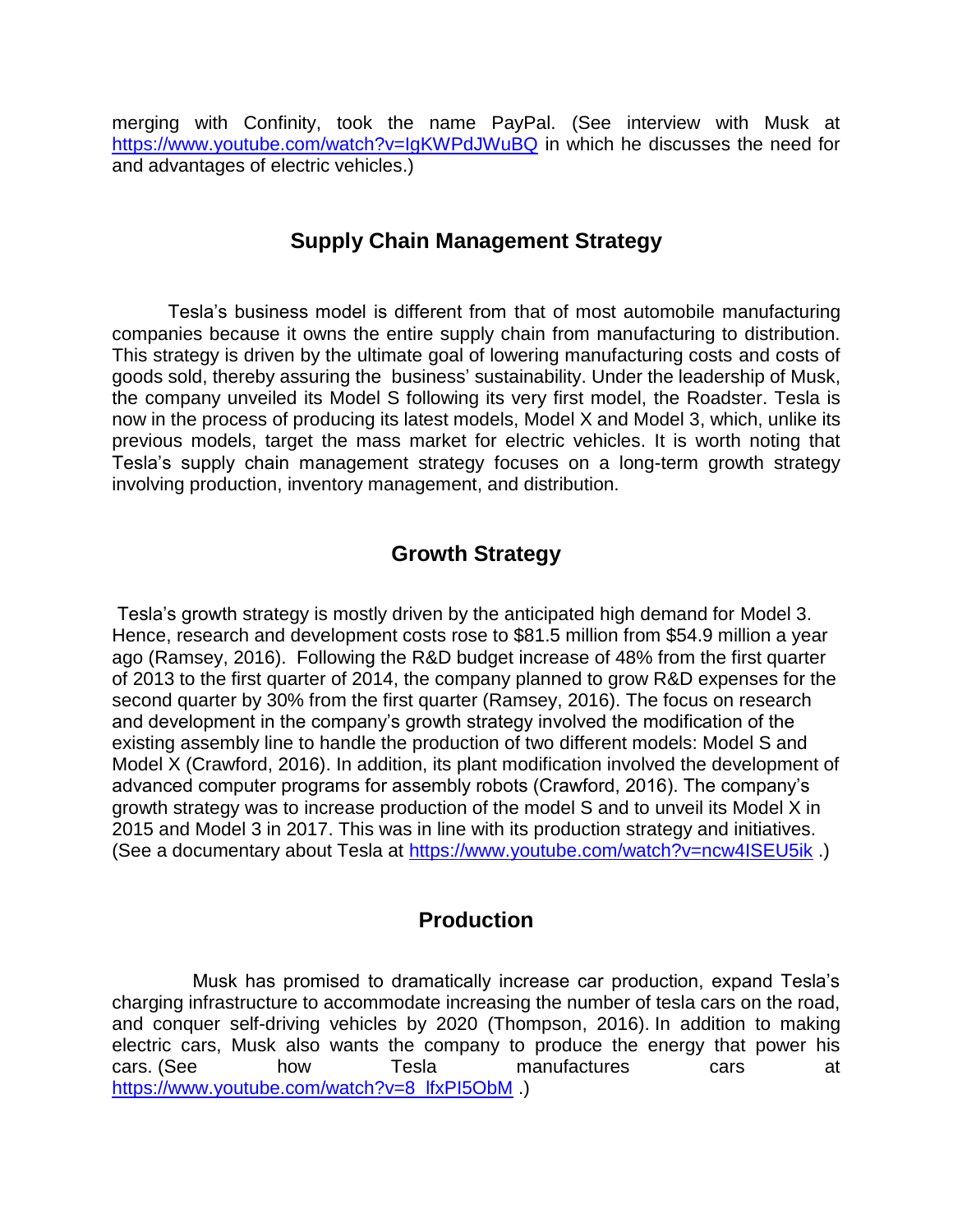#### **Production level:**

 The company has expanded its manufacturing tentacles into Tilburg, the Netherlands, where it has an assembly facility, and Lathrop, California, where it has a specialized production plant (*About Tesla*, 2016). In November 2015 during the [Baron](https://www.youtube.com/watch?v=sTIH6ncIXYc)  [Funds investor conference](https://www.youtube.com/watch?v=sTIH6ncIXYc) Musk suggested that Tesla is on the way to become [larger](http://www.techinsider.io/elon-musk-tesla-could-become-bigger-than-gm-2015-11)  [than auto giants like General Motors, Volkswagen, and Toyota \(Thompson, 2016\).](http://www.techinsider.io/elon-musk-tesla-could-become-bigger-than-gm-2015-11)

#### **Charging infrastructure:**

With the ambition to have close to 500,000 Tesla cars on the road by 2018 (DeBord,2016), Musk aims to expand Tesla's supercharging network which currently offers electric filling stations that are capable of charging a Tesla vehicle enough to give it almost 200 miles of range in just 30 minutes [\(Thompson,](http://www.businessinsider.com/author/cadie-thompson) 2016). During the Model 3 unveiling in March, Musk suggested that Tesla would double the number of its superchargers worldwide from some 3,600 to more than 7,000 by 2018 [\(Thompson,](http://www.businessinsider.com/author/cadie-thompson) 2016). Currently Tesla provides the only electric cars with an official range of more than 200 miles per charge.) Tesla's supercharger network gives it a competitive advantage over actual and potential competitors.

#### **Autonomous driving:**

Musk promises that his [cars will be autonomous by 2018 \(Thompson, 2016\).](http://www.techinsider.io/elon-musk-on-teslas-autonomous-cars-2015-9) The company rolled out its semi-autonomous autopilot system at the end of October 2016. Musk suggests a two-year timeline to achieve "level 4" autonomy in Tesla's cars and also adds that, while the technology may be there, the user may not get full access to it because it is unlikely regulators will have laws in place by the time Tesla's autonomous cars are ready [\(Thompson,](http://www.businessinsider.com/author/cadie-thompson) 2016).

#### **Battery production:**

One significant source of cost for Tesla cars is the lithium ion battery packs. Tesla and key strategic partners including Panasonic have begun construction of a Gigafactory in Nevada that will supply low cost lithium ion battery packs and facilitate the production of a more affordable vehicle, Model 3 (*About Tesla*, 2016). By 2020, the Gigafactory is expected to achieve an output of battery packs that can be used not only for cars but also in stationary storage, helping to improve the reliability of the electrical grid, reduce energy costs for businesses and residences, and provide a backup supply of power (*About Tesla*,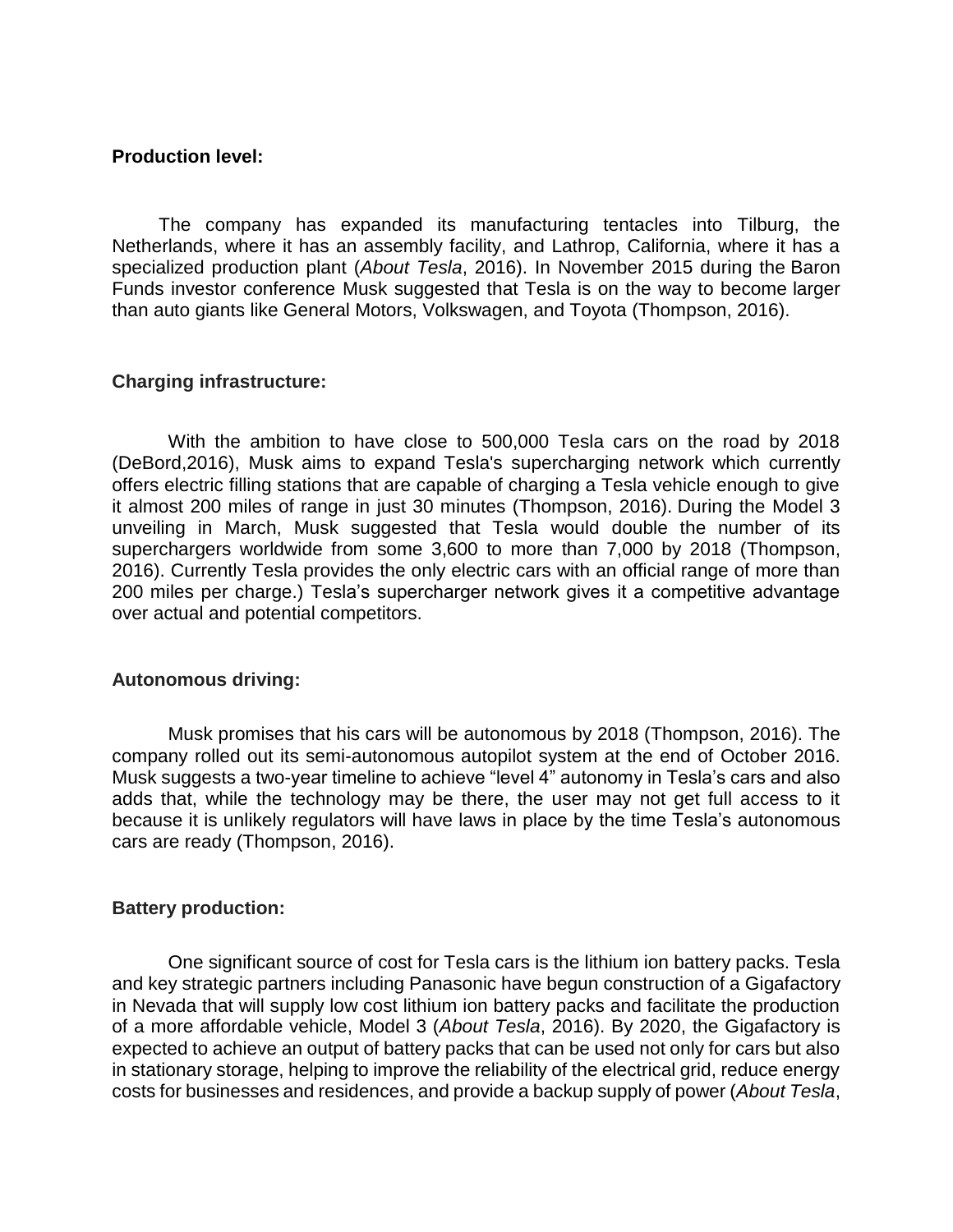2016). Tesla estimates the factory will help reduce the cost of its batteries by [as much as](http://www.techinsider.io/facts-about-the-tesla-gigafactory-2015-11)  [30% once it is fully operational in 2020](http://www.techinsider.io/facts-about-the-tesla-gigafactory-2015-11) [\(Thompson,](http://www.businessinsider.com/author/cadie-thompson) 2016). While the record for hypermiling in a Tesla is almost 500 miles, the official range of Tesla's Model S is about 265 miles per charge, according to ratings by the Environmental Protection Agency [\(Thompson,](http://www.businessinsider.com/author/cadie-thompson) 2016). Musk claims that by 2020 Tesla will likely be able to make its cars go [as far as 745 miles per charge \(Thompson, 2016\).](http://www.techinsider.io/elon-musk-says-tesla-car-range-will-increase-2015-9)

Musk believes that it is likely that in the future electric vehicles will depend on super-capacitors, rather than on batteries. Like batteries, super-capacitors store energy, but they would be much more efficient at storing the massive amounts of energy needed for non-mechanical braking and accelerating. (Electric cars accelerate more rapidly than do gasoline-powered cars.)

## **Inventory Management**

Tesla's success in reducing costs was to minimize risk by keeping very little inventory. Such inventory cost reduction was achieved by batch production after prepaid orders were obtained. Its order-production strategy offers a few advantages. First, customers waiting for their cars to be delivered can choose to further customize their cars. Second, keeping little inventory allows the company to minimize the amount of capital and risk tied up with storing excess inventory (Tao, 2016). Moreover, saving from avoiding excess inventory can be redirected toward R&D to grow the company. Better inventory management contributed over \$30 million in cash and reduced logistic costs in the quarter ended March 31, 2013 (Tao, 2016). Furthermore, sales for this quarter were up to \$526 million, and direct savings from better inventory management was around 5.3% (Tao, 2016).

## **Distribution**

Tesla chose to reject the traditional franchise-dealer sales model for the following reasons: The company argued that selling to customers prevents unnecessary additional costs. A report, published by Goldman Sachs, an investment bank, estimated that the savings for customers in the direct-to-consumer model is around \$2,225 for a \$26,000 vehicle, or an 8.6% savings (Tao, 2016). Customers can view the cars in the showrooms and complete orders at the showroom or online or on the phone and have the cars delivered to them. Even though the wait time might not be always desirable, Tesla's revenue increase is reflective of customers' willingness to trade a few months of waiting time for an affordable and reliable electrical car. The company's current success can be attributed to its nonconventional supply chain management strategy.

## **Tesla's Successes**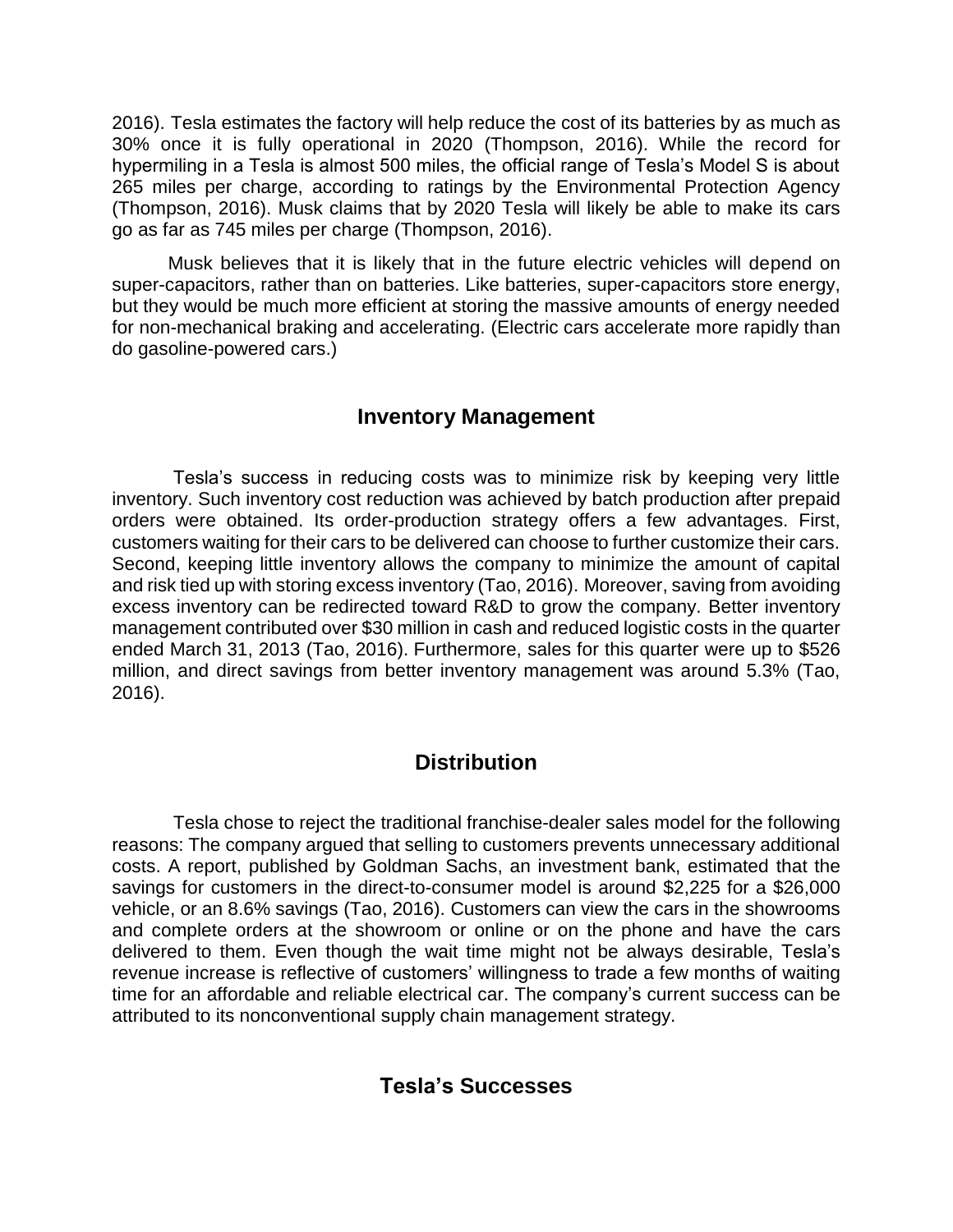Tesla's engineers first designed a powertrain for a sports car named the Roadster. Launched in 2008, the 2,400 Roadsters sold were on the road in more than 30 countries (*About Tesla*, 2016). In 2012, Tesla launched Model S, and it was named Motor Trend's 2013 Car of the Year ("About Tesla", 2016). The delivery of Model S generated a revenue increase of 11% to \$618 million in the first quarter of 2014 compared to the first quarter of 2013 (*Tesla's financial statements show the company's rapid growth*, 2014). As a result of controlling costs through better supply chain management, Tesla had a 25% gross profit margin. This is almost twice that of GM, which had a 13% gross profit margin in 2013 (*Tesla's financial statements show the company's rapid growth*, 2014). The encouraging revenue growth and the performance rating of Tesla's Model S certainly explain the production forecast of 55,000 cars: Model S (35,000) and Model X (20,000).

Tesla posted a quarterly profit in the third quarter of 2016 of \$22 million. This was the second time it posted a quarterly profit. It produced 80,000 cars in 2016) Driving its 2016 third quarter profit was improved sales of the Model S sedan and Model X sportutility vehicle, reduced spending, and selling pollution tax credits to other automobile manufacturers. The price of the new version of the model S was \$66,000. Purchasers of full electric or plug-in hybrid cars may be eligible to receive up to a \$7,500 federal tax credit. At \$2.3 billion, 2016 revenue was substantially above the previous year's \$936.8 million.

The *Financial Times* reports that "As of Mar 18, 2017, the consensus forecast amongst 23 polled investment analysts covering Tesla Inc. advises investors to hold their position in the company. This has been the consensus forecast since the sentiment of investment analysts deteriorated on Aug 14, 2015 (consensus recommendation, 2017).

### **Tesla's Challenges**

It's difficult to produce automobiles when you have never done so before. A unique challenge for Tesla is vertical integration--owning and operating everything. Despite the many challenges his company faces, Musk asserts that his EVs will soon be found in millennials' driveways as they switch from apartments to home ownership.

Tesla's fund raising initiatives to gather capital to upgrade the production plant and get it ready for the production forecast of 55,000 cars in 2015 proved to be more challenging than anticipated. The initial plan to sell \$500 million of stock was later revised to \$640 million as feasibility costs were increasing and cash reserve decreased (Crawford, 2016). Furthermore, the heavy task of reprogramming the highly computerized assembly robots needed more time for completion than planned (Young, 2015). As a result of the need for additional capital and time to get the production plant ready, delivery to customers had to be delayed for a few months. Consequently, Tesla announced the reduction of its production forecast for 2015 from 55,000 to 50,000 (Young, 2015). This reduction in production and delivery delay shook investors' confidence and caused the stock price to drop 12% (Crawford, 2016).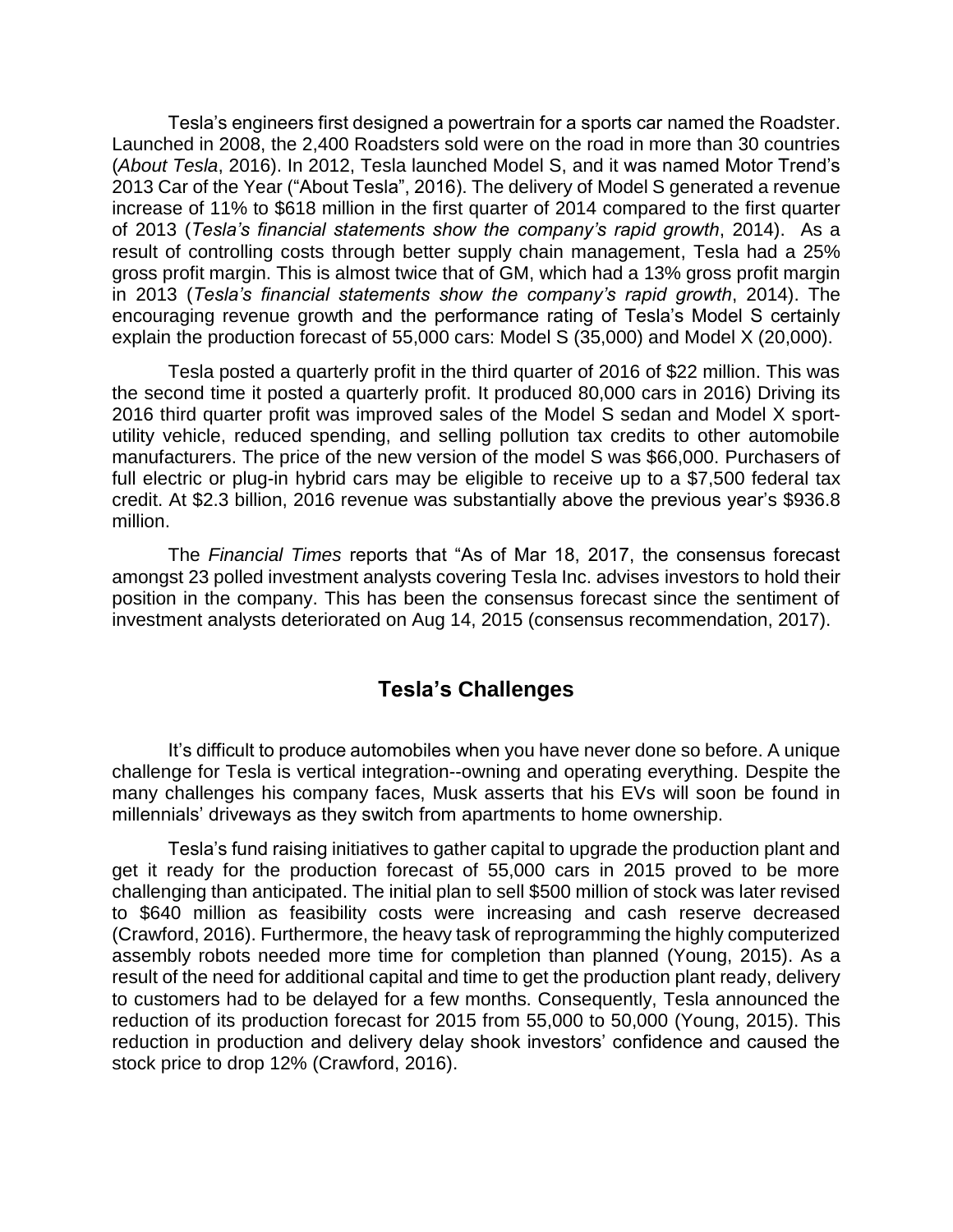Musk has admitted he spent the first part of 2016 in production hell (DeBord, 2017). Fortunately J. D. Powers found that Tesla's quality problems with its expensive luxury cars had not tarnished its brand image and sales because their owners view themselves as pioneers who enjoy being early adopters of new technology (Murtha, 2017).

## **Conclusion**

Tesla's nonconventional supply chain management strategy to cut operation costs and successfully deliver a reliable and affordable product rests on a short term goal of product acceptance and a long term strategy for growth and profitability. The company's current challenges of funding and the technological feasibility of mass production is a reminder that flooding the roads in America and around the globe with electric cars at affordable prices is a daunting task that explains the failure of previous attempts. In 2006, Musk asserted that "The strategy of Tesla is to enter at the high end of the market, where customers are prepared to pay a premium, and then drive down market as fast as possible to higher unit volume and lower prices with each successive model" (Musk, 2006). Despite Tesla's present challenges, the company's current record of 400,000 reservations for the model 3 is not only a testament that Tesla cars have passed the test of product acceptance, but is also a demonstration of the viability of Musk's strategy since it was put in place in 2006.

## **References**

- 1. About Tesla. (2016). Tesla.com. Retrieved 15 December 2016, from https://www.tesla.com/about#executives
- 2. Crawford, A. (2016). Tesla Lowers Production Forecast, Sells US\$500m-plus in Stock. Retrieved 15 December 2016, from http://www.caradvice.com.au/374504/tesla-lowers-production-forecast-sellsus500m-plus-in-stock/
- 3. Consensus recommendation. (2017). Retrieved 30 March 2017, from <https://markets.ft.com/data/equities/tearsheet/forecasts?s=TSLA:NSQ>
- 4. Driving cost per mile. (2014). Retrieved 20 December 2016, from http://newsroom.aaa.com/tag/driving-cost-per-mile/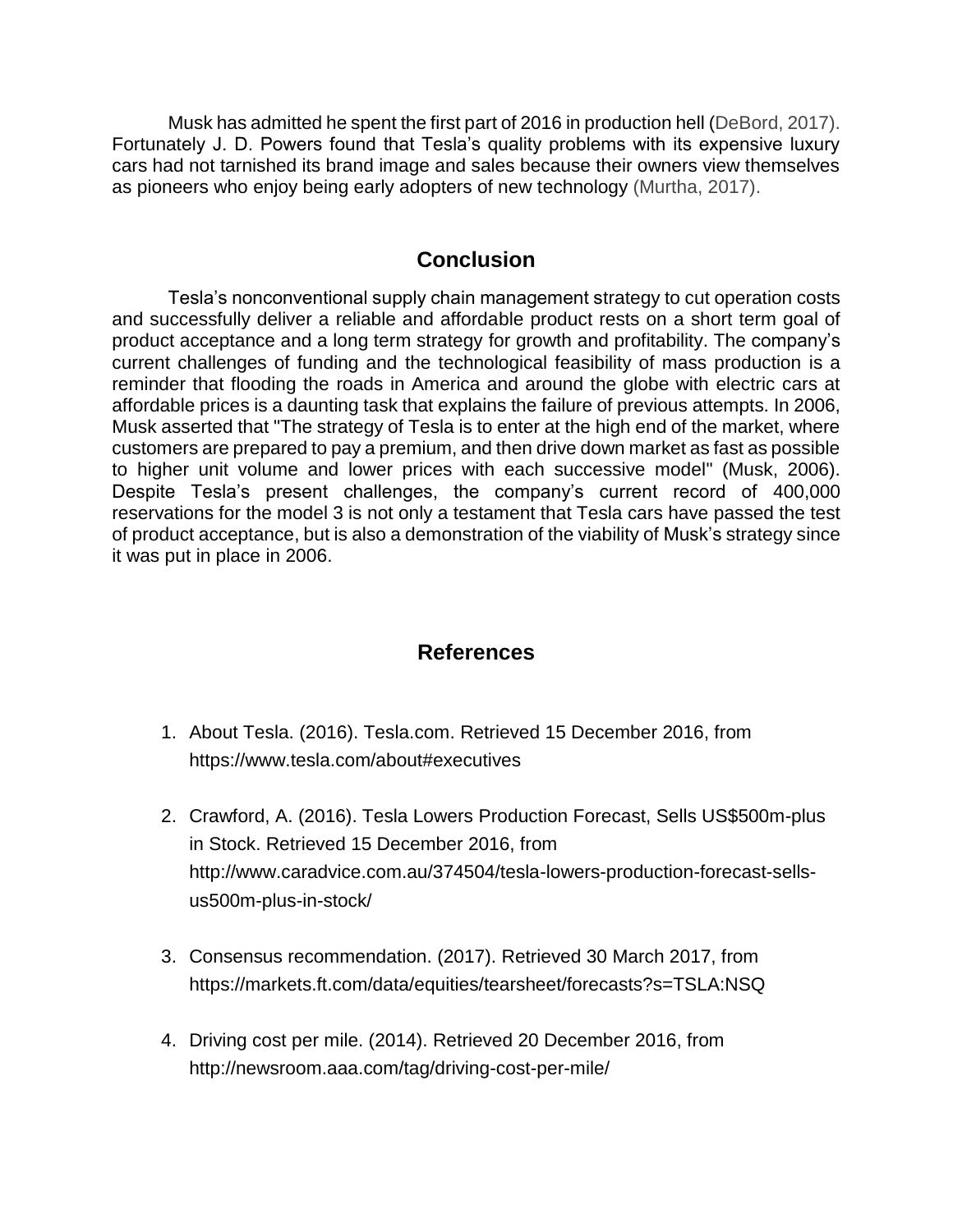- 5. DeBord, M. (2016). Elon Musk just made a totally mind-blowing change to Tesla's strategy. Retrieved 2 March 2017, from http://www.businessinsider.com/tesla-mind-blowing-change-strategy-2016-5
- 6. DeBord, M. (2017).Tesla's greatest hope for going mass market could present a threat to its car factory. Retrieved 30 March 2017, from http://www.businessinsider.com/tesla-gigafactory-problems-for-carmaking-2017-1
- 7. Ingram, A. (2016). Electric Car Maintenance A Third Cheaper Than Combustion Vehicles? Green Car Reports. Retrieved 20 December 2016, from [http://www.greencarreports.com/news/1080925\\_electric-car-maintenance-a](http://www.greencarreports.com/news/1080925_electric-car-maintenance-a-third-cheaper-than-combustion-vehicles)[third-cheaper-than-combustion-vehicles](http://www.greencarreports.com/news/1080925_electric-car-maintenance-a-third-cheaper-than-combustion-vehicles)
- 8. Lachnit, C. (2016). The True Cost of Powering an Electric Car. Edmunds. Retrieved 15 December 2016, from https://www.edmunds.com/fueleconomy/the-true-cost-of-powering-an-electric-car.html
- 9. Moloughney, T. (2016). How Much Does It Cost To Charge An Electric Car? Retrieved 20 December 2016, from https://pluginamerica.org/how-much-doesit-cost-charge-electric-car/
- 10.Musk, E. (2006). The Secret Tesla Motors Master Plan (just between you and me). Retrieved 30 March 2017 from https://www.tesla.com/blog/secret-teslamotors-master-plan-just-between-you-and-me
- 11. Murtha, P. (2017). Tesla Owners Love Their Model S, Model X Vehicles, Despite Problems. Retrieved 30 March 2017, from http://www.jdpower.com/cars/articles/jd-power-studies/tesla-owners-love-theirmodel-s-model-x-vehicles-despite-problems
- 12.Ohnsman, [A. \(2017\) T](http://www.forbes.com/sites/alanohnsman/)esla Plans Model 3 Electric Car Production from July -- And More Gigafactories. Retrieved 2 March 2017, from http://www.forbes.com/sites/alanohnsman/2017/02/22/tesla-plans-model-3 electric-car-production-from-july-and-more-gigafactories/#2c661ab16c62
- 13.Ramsey, J. (2016). Tesla Reports Loss on Higher Research Costs. WSJ. Retrieved 21 December 2016, from http://www.wsj.com/articles/SB100014240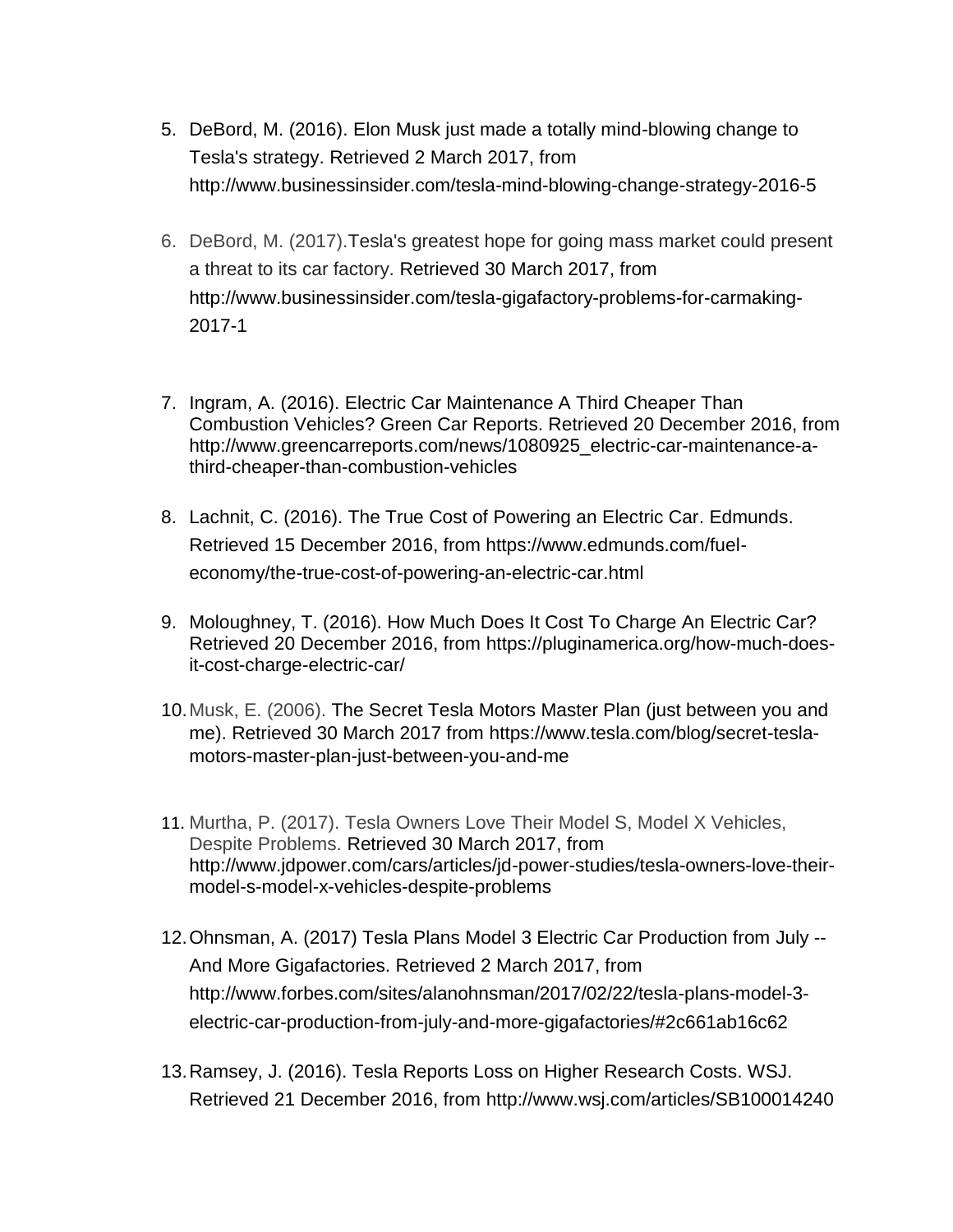- 14[.Thompson,](http://www.businessinsider.com/author/cadie-thompson) C. (2016). Tesla has big, big plans for the next 4 years. Retrieved 2 March 2017, from http://www.businessinsider.com/everything-teslapromises-to-accomplish-by-2020-2016-7
- 15.Tao, R. (2016). Tesla Supply Chain Custom-build World Class Supply Chain. Tradegecko.com. Retrieved 15 December 2016, from https://www.tradegecko.com/blog/tesla-custom-built-supply-chain
- 16.The consequences of climate change. (2016). Retrieved 16 December 2016, from http://climate.nasa.gov/effects/
- 17.Transportation's Role in Climate Change. (2016). Retrieved 19 December 2016, from https://climate.dot.gov/about/transportations-role/overview.html
- [18.Sustainable development. \(2016\). Retrieved 19 December 2016, from](https://sustainabledevelopment.un.org/) https://sustainabledevelopment.un.org/topics/energy
- 19.The structure of China's oil industry. (2016). Retrieved 19 December 2016, from https://www.oxfordenergy.org/wpcms/wp-content/uploads/2016/05/Thestructure-of-Chinas-oil-industry-past-trends-and-future-prospects-WPM-66.pdf
- 20.The Mission of Tesla. (2013). Tesla.com. Retrieved 15 December 2016, from https://www.tesla.com/blog/mission-tesla
- 21.Tesla's financial statements show the company's rapid growth. (2014). Retrieved 21 December 2016, from https://www.yahoo.com/news/tesla-financial-statements-show-company-170008930.html?ref=gs
- 22.Young, A. (2015). Tesla Motors Inc. (TSLA) Says Robots Are Holding Up Its 2015 Sales Growth. Retrieved 15 December 2016, from [http://www.ibtimes.com/tesla-motors-inc-tsla-says-robots-are-holding-its-2015](http://www.ibtimes.com/tesla-motors-inc-tsla-says-robots-are-holding-its-2015-sales-growth-2042191) [sales-growth-2042191](http://www.ibtimes.com/tesla-motors-inc-tsla-says-robots-are-holding-its-2015-sales-growth-2042191)

**Source of cartoon:** <https://www3.epa.gov/recyclecity/service.htm>